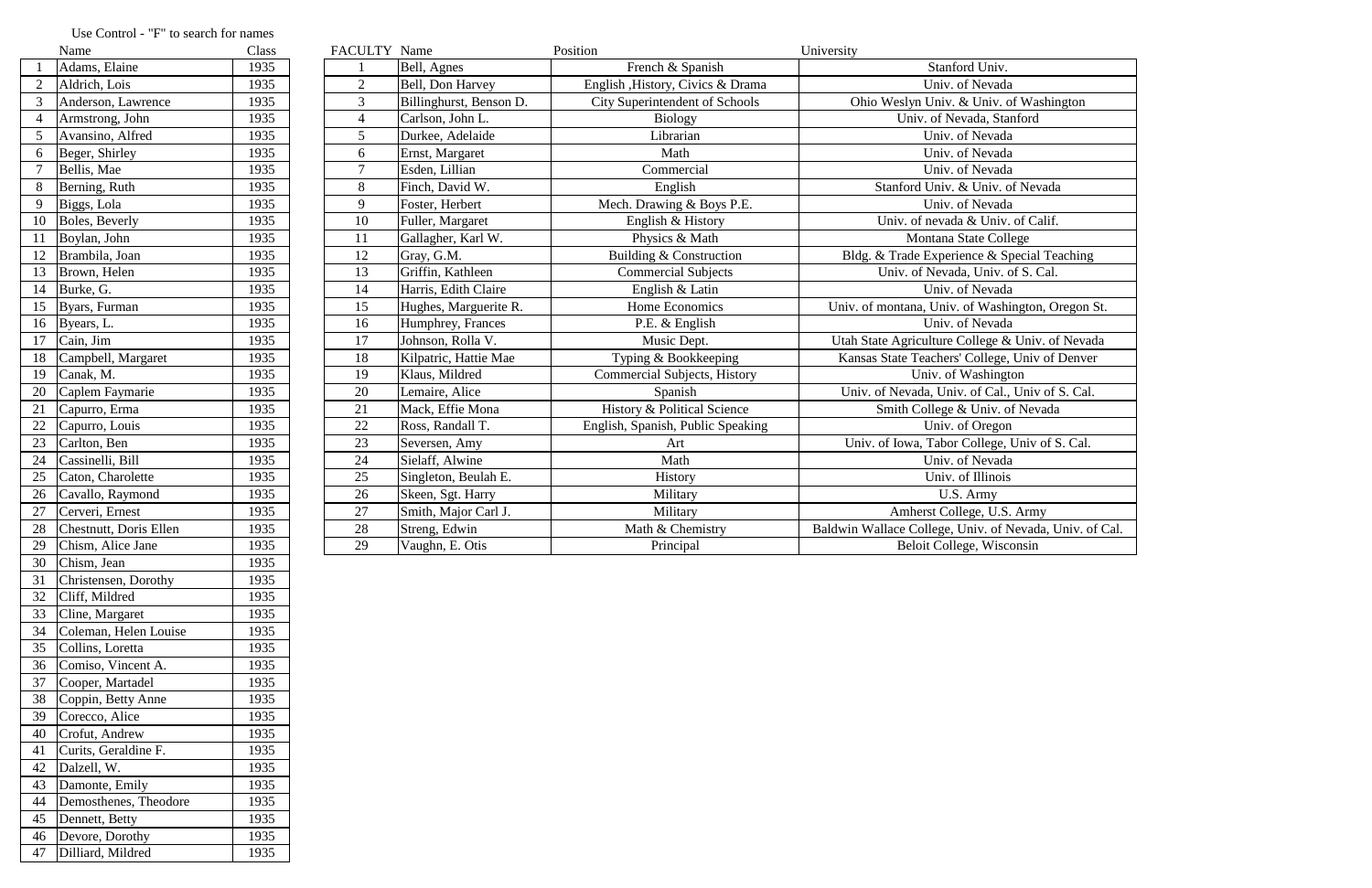| 48 | Doherty, Betty              | 1935 |
|----|-----------------------------|------|
| 49 | Dorworth, Lewis Alvin       | 1935 |
| 50 | Doyle, Leo                  | 1935 |
| 51 | Dunn, Clara                 | 1935 |
| 52 | Eaton, A.                   | 1935 |
| 53 | Eccles, Kelly               | 1935 |
| 54 | Elkins, Walter              | 1935 |
| 55 | Floyd, H.                   | 1935 |
| 56 | Flyge, Dan                  | 1935 |
| 57 | Flyge, Lewis                | 1935 |
| 58 | Folsom, Ed                  | 1935 |
| 59 | Fulton, B.                  | 1935 |
| 60 | Galloway, Edythe            | 1935 |
| 61 | Gardella, Rose              | 1935 |
| 62 | Gianella, Faith             | 1935 |
| 63 | Goldwater, David            | 1935 |
| 64 | Good, Flora                 | 1935 |
| 65 | Green, Chester              | 1935 |
| 66 | Grelli, M.                  | 1935 |
| 67 | Guyman, Fern                | 1935 |
| 68 | Hall, Nancy                 | 1935 |
| 69 | Hansen, Wanda               | 1935 |
| 70 | Hargrave, Allan             | 1935 |
| 71 | Harris, R.                  | 1935 |
| 72 | Hayden, Mildred             | 1935 |
| 73 | Henning, Bill               | 1935 |
| 74 | Herz, Homer                 | 1935 |
| 75 | Higley, G.                  | 1935 |
| 76 | Hoffman, Gotfred            | 1935 |
| 77 | Holtz, Leona                | 1935 |
| 78 | Howell, Agnes               | 1935 |
| 79 | Hudspeth, Robert            | 1935 |
| 80 | Hutchins, Jeannette         | 1935 |
| 81 | Hutchins, L.                | 1935 |
| 82 | Jackson, Robert             | 1935 |
| 83 | Jacobs, Herbert N.          | 1935 |
| 84 | Jacobs, Margaret            | 1935 |
| 85 | Jaynes, Isabelle            | 1935 |
| 86 | Jeffers, Wellington         | 1935 |
| 87 | Jones, Barbara Lee          | 1935 |
| 88 | Joy, Robert                 | 1935 |
| 89 | Kane, Bob                   | 1935 |
| 90 | Kernan, Kathryn             | 1935 |
| 91 | Killgore, Maurine           | 1935 |
| 92 | Knight, Eleanor             | 1935 |
| 93 | Kornmayer, Marion Elizabeth | 1935 |
| 94 | La Tourette, G.             | 1935 |
| 95 | Langberg, David             | 1935 |
| 96 | Lansdon, Beatrice           | 1935 |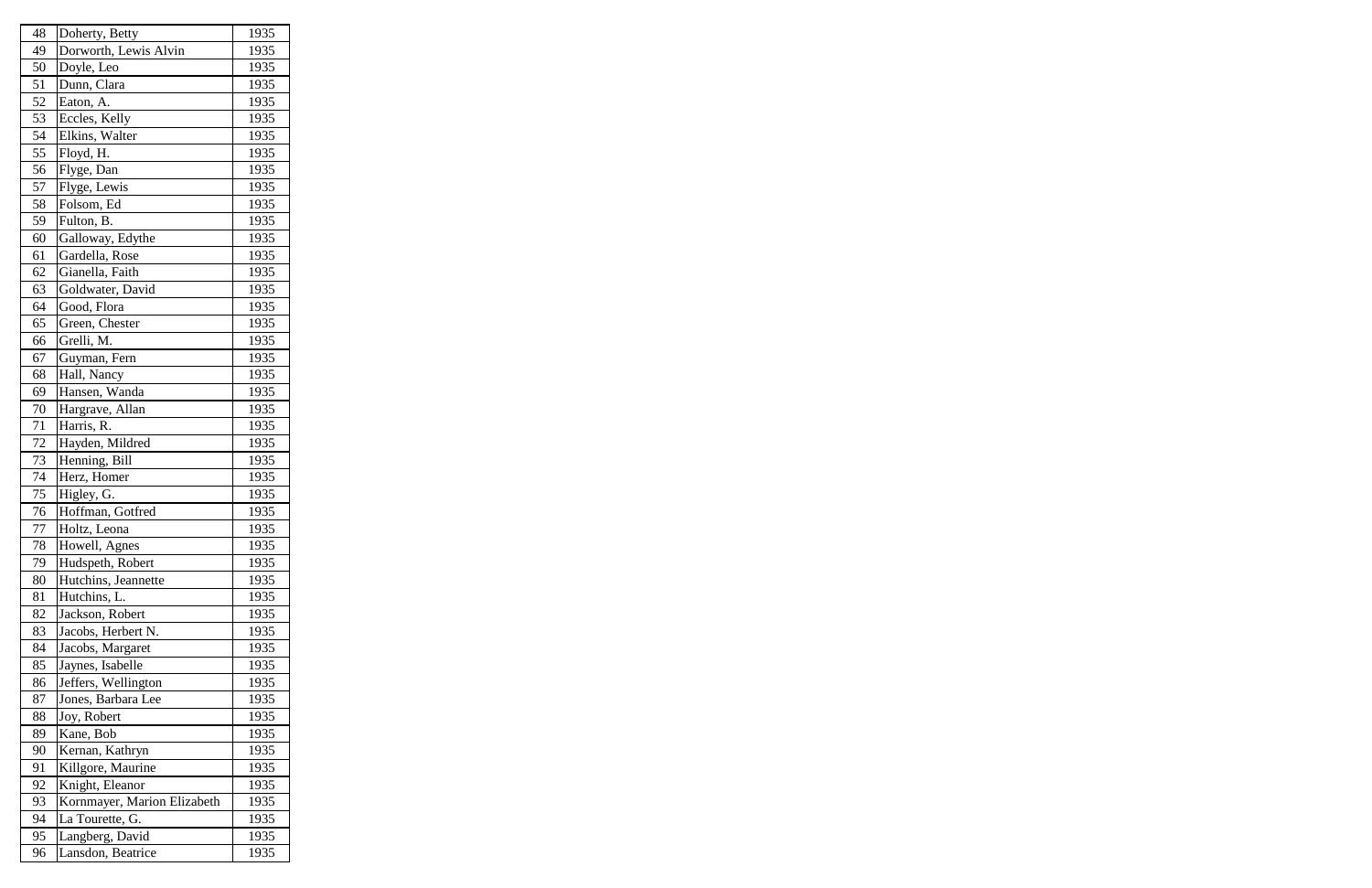| 97  | Larsen, R.            | 1935 |
|-----|-----------------------|------|
| 98  | Leach, I.             | 1935 |
| 99  | Leonard, W.           | 1935 |
| 100 | MacGowan, John        | 1935 |
| 101 | McGee, William Edward | 1935 |
| 102 | McGuigan, R.          | 1935 |
| 103 | McKeekin, Don         | 1935 |
| 104 | McKenzie, Jack        | 1935 |
| 105 | McKinley, Clinton     | 1935 |
| 106 | Meginness, Gwen       | 1935 |
| 107 | Menke, Ben            | 1935 |
| 108 | Montrose, Carrie      | 1935 |
| 109 | Moos, Felicia         | 1935 |
| 110 | Moos, Jack            | 1935 |
| 111 | Morris, Kellene       | 1935 |
| 112 | Mullen, Lucille       | 1935 |
| 113 | Murphy, Margaret      | 1935 |
| 114 | Murray, Bill          | 1935 |
| 115 | Nelson, Martha        | 1935 |
| 116 | Newman, Bill          | 1935 |
| 117 | Nozu, Paul            | 1935 |
| 118 | Olander, Irma         | 1935 |
| 119 | Olin, Montana         | 1935 |
| 120 | Pacini, Alfed         | 1935 |
| 121 | Packard, Jack         | 1935 |
| 122 | Paille, Robert        | 1935 |
| 123 | Palmer, Dorothy       | 1935 |
| 124 | Parale, John          | 1935 |
| 125 | Patterson, Maude      | 1935 |
| 126 | Petri, J.             | 1935 |
| 127 | Petricciani, Silvio   | 1935 |
| 128 | Piazzo, Chester       | 1935 |
| 129 | Pierotti, Evelyn      | 1935 |
| 130 | Pistone, Alisma       | 1935 |
| 131 | Primeaux, Loring      | 1935 |
| 132 | Ranson, Glenn         | 1935 |
| 133 | Rathjean, Dorothy     | 1935 |
| 134 | Rauch, Bernice        | 1935 |
| 135 | Reuter, Kay           | 1935 |
| 136 | Rice, Jean            | 1935 |
| 137 | Richards, Donald      | 1935 |
| 138 | Ritter, Frances       | 1935 |
| 139 | Roche, Richard        | 1935 |
| 140 | Rodriguez, Ernest     | 1935 |
| 141 | Romano, Esther        | 1935 |
| 142 | Rose, Betty           | 1935 |
| 143 | Rotholtz, Ben         | 1935 |
| 144 | Rowland, Eugene       | 1935 |
| 145 | Schempp, Rita         | 1935 |
|     |                       |      |